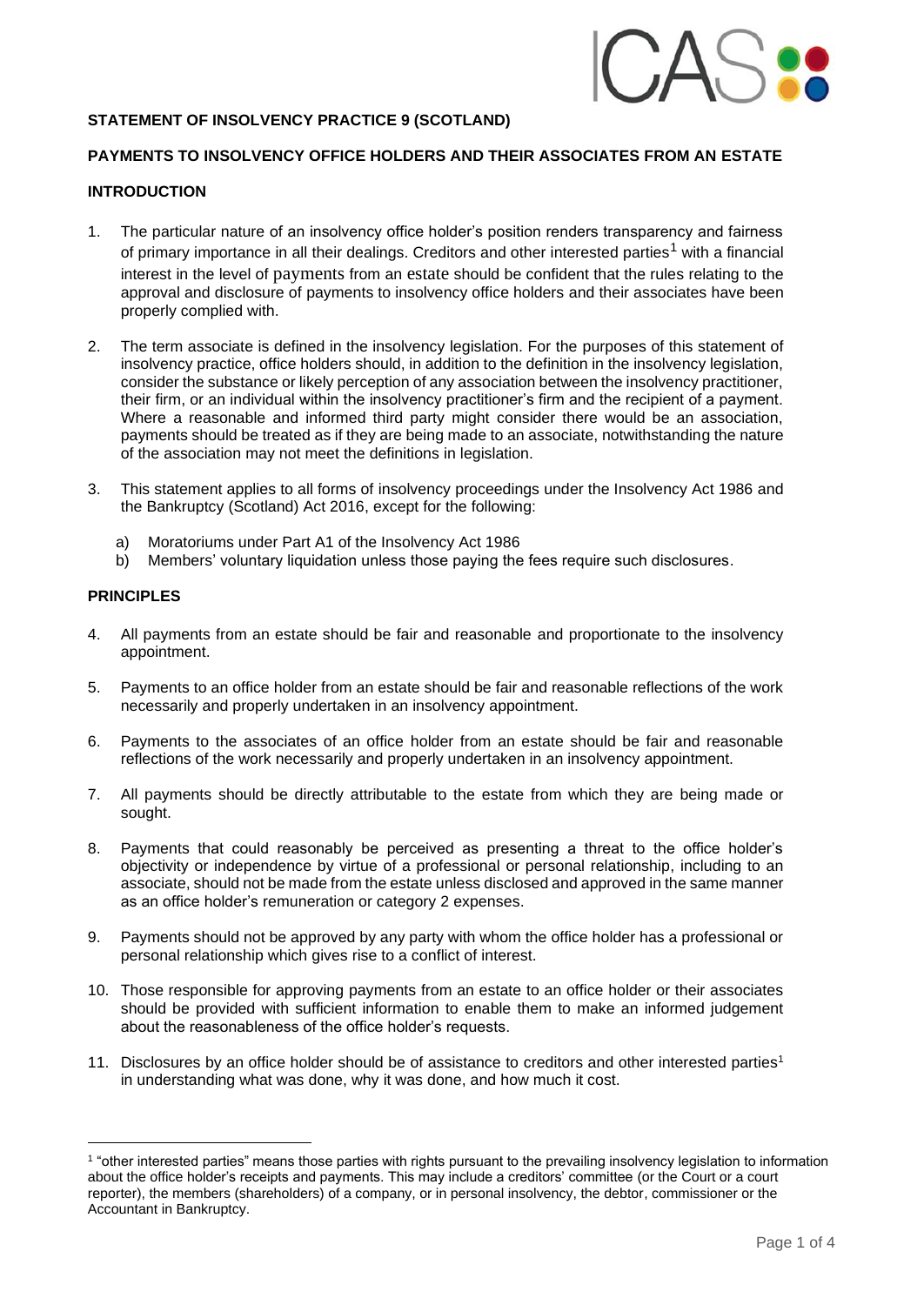

12. Information provided by an office holder should be presented in a manner which is transparent, consistent throughout the life of the appointment and useful to creditors and other interested parties<sup>1</sup>, whilst being proportionate to the circumstances of the appointment.

## **KEY COMPLIANCE STANDARDS**

### **Provisions of general application**

- 13. An office holder should disclose:
	- a) all payments, arising from an insolvency appointment to the office holder or their associates;
	- b) the form and nature of any professional or personal relationships between the office holder and their associates.
- 14. An office holder should inform creditors and other interested parties<sup>1</sup> of their rights under insolvency legislation. Creditors should be advised how they may access suitable information setting out their rights within the first communication with them and in each subsequent report. An insolvency practitioner is not precluded from providing information within pre-appointment communications (such as when assisting directors in commencing an insolvency process).
- 15. Where an office holder sub-contracts work that could otherwise be carried out by the office holder or their staff, this should be drawn to the attention of creditors and other interested parties[1](#page-0-0) with an explanation of why it is being done, what is being done, and how much it will cost.
- 16. The key issues of concern to creditors and other interested parties<sup>1</sup> will commonly be:
	- a) the work the office holder anticipates will be done and why that work is necessary;
	- b) the anticipated payment for that work;
	- c) whether it is anticipated that the work will provide a financial benefit to creditors, and if so what anticipated benefit (or if the work provides no direct financial benefit, but is required by statute);
	- d) the work actually done and why that work was necessary;
	- e) the actual payment for the work;
	- f) whether the work has provided a financial benefit to creditors, and if so what benefit (or if the work provided no direct financial benefit, but was required by statute).
- 17. When providing information about payments from an estate the office holder should do so in a way which clearly explains the key issues. Narrative explanations should be provided to support any numerical information supplied. Such an approach allows creditors and other interested parties<sup>1</sup> to better recognise the nature of an office holder's role and the work they intend to undertake, or have undertaken, in accordance with the key issues.
- 18. The following are not permissible as either remuneration or an expense:
	- a) an expense or any other charge calculated as a percentage of remuneration;
	- b) an administration fee or charge additional to an office holder's remuneration;
	- c) the recovery of any overheads other than those absorbed in the charge out rates.

### **Provisions of specific application**

### **Basis of remuneration**

- 19. The office holder should provide an indication of the likely return to creditors when seeking approval for the basis of their remuneration.
- 20. When approval for a set fee or a percentage basis is sought, the office holder should explain why the basis requested is expected to produce a fair and reasonable reflection of the work that the office holder anticipates will be undertaken. Where a set amount or a percentage basis is being used, an explanation should be provided of the direct costs included. The office holder should not seek to separately recover sums already included in a set amount or percentage basis fee and should be transparent in presenting any information.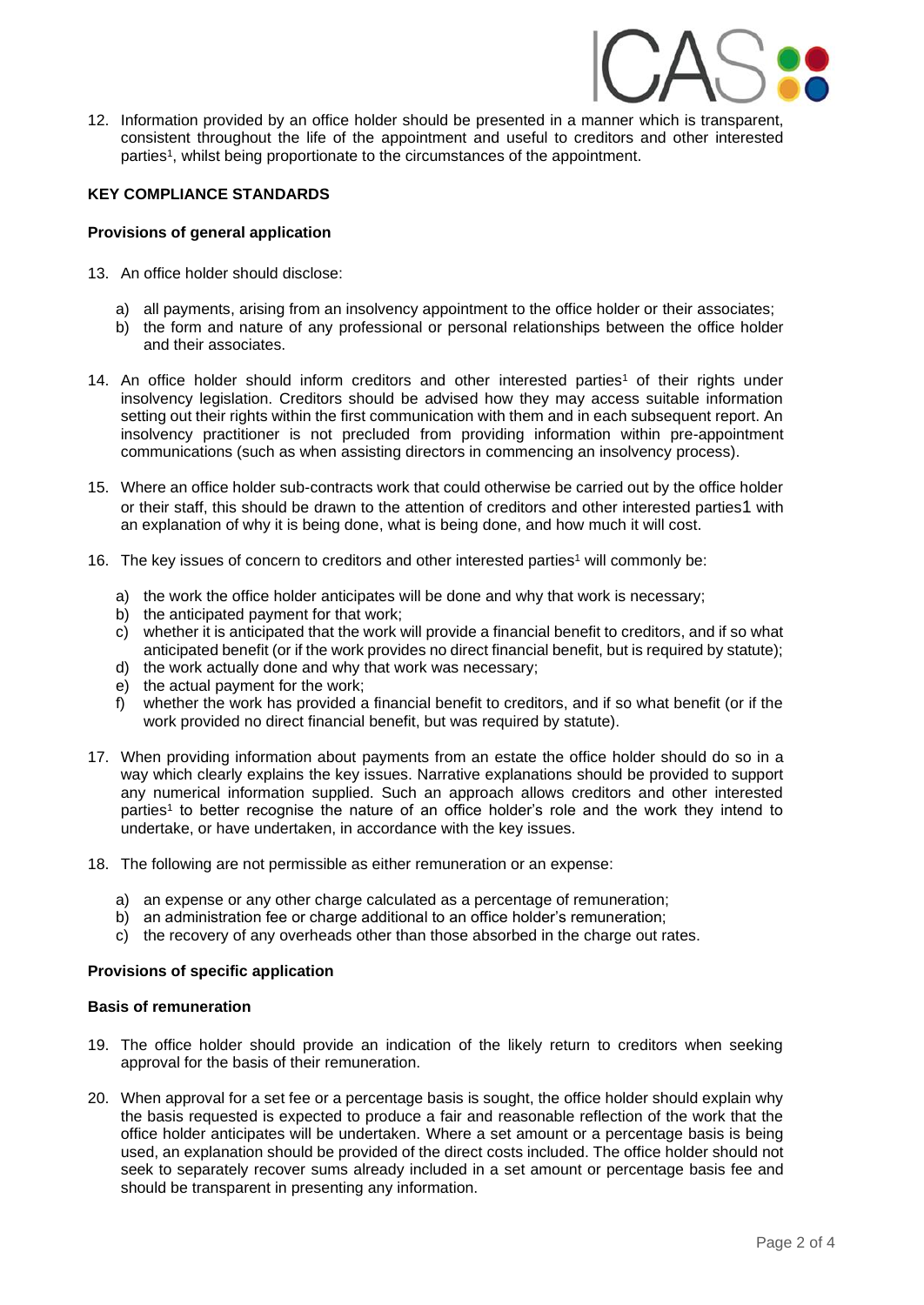

- 21. When approval is sought on a time costs basis, an office holder should provide details of the minimum time units used and current charge-out rates, split by grades of staff, of those people who have been or that the office holder anticipates are likely to be involved in the time costs aspects of the case.
- 22. Where remuneration is sought on more than one basis, it should be clearly stated to which part of the office holder's activities each basis relates.
- 23. To provide creditors and other interested parties<sup>1</sup> with sufficient information to make an informed judgement, office holders should divide the narrative explanations into areas such as:
	- a) administration (including statutory reporting)
	- b) realisation of assets
	- c) creditors (claims and distribution)
	- d) investigations
	- e) trading (where applicable)
	- f) appointment specific matters (where applicable)
- 24. These are examples of common activities and not an exhaustive list. Alternative or further subdivisions may be appropriate, depending on the nature and complexity of the appointment and the bases of remuneration sought and/or approved. It is unlikely that the same divisions will be appropriate in all appointments and an office holder should consider what divisions are likely to be appropriate and proportionate in the circumstances of each appointment.
- 25. This statement does not mandate any particular fee basis. An insolvency practitioner's business model may influence the fee basis they choose. However, whatever the business model, the insolvency practitioner's commercial approach cannot override the principle that any work done for which payment is sought must be necessarily and properly undertaken in the context of an insolvency appointment.

### **Expenses**

- 26. Expenses are any payments from the estate which are neither an office holder's remuneration nor a distribution to a creditor or a member. Expenses also includes disbursements. Disbursements are payments which are first met by the office holder, and then reimbursed to the office holder from the estate.
- 27. Expenses are divided into those that do not need approval before they are charged to the estate (category 1) and those that do (category 2).
	- Category 1 expenses: These are payments to persons providing the service to which the expense relates who are not an associate of the office holder. Category 1 expenses can be paid without prior approval.
	- Category 2 expenses: These are payments to associates or which have an element of shared costs. Before being paid, category 2 expenses require approval in the same manner as an office holder's remuneration. Category 2 expenses require approval whether paid directly from the estate or as a disbursement.
- 28. When seeking approval of category 2 expenses, an office holder should explain for each expense the basis on which the expense is being charged to the estate.
- 29. Any shared or allocated payments incurred by the office holder or their firm are to be treated as category 2 expenses and approval sought before payment. This is irrespective of whether the payment is being made to an associate, because the office holder will be deciding how the expenses are being shared or allocated between insolvency appointments. Requiring approval of these payments enables those who are approving the expenses to confirm that the approach being taken by the office holder is reasonable.